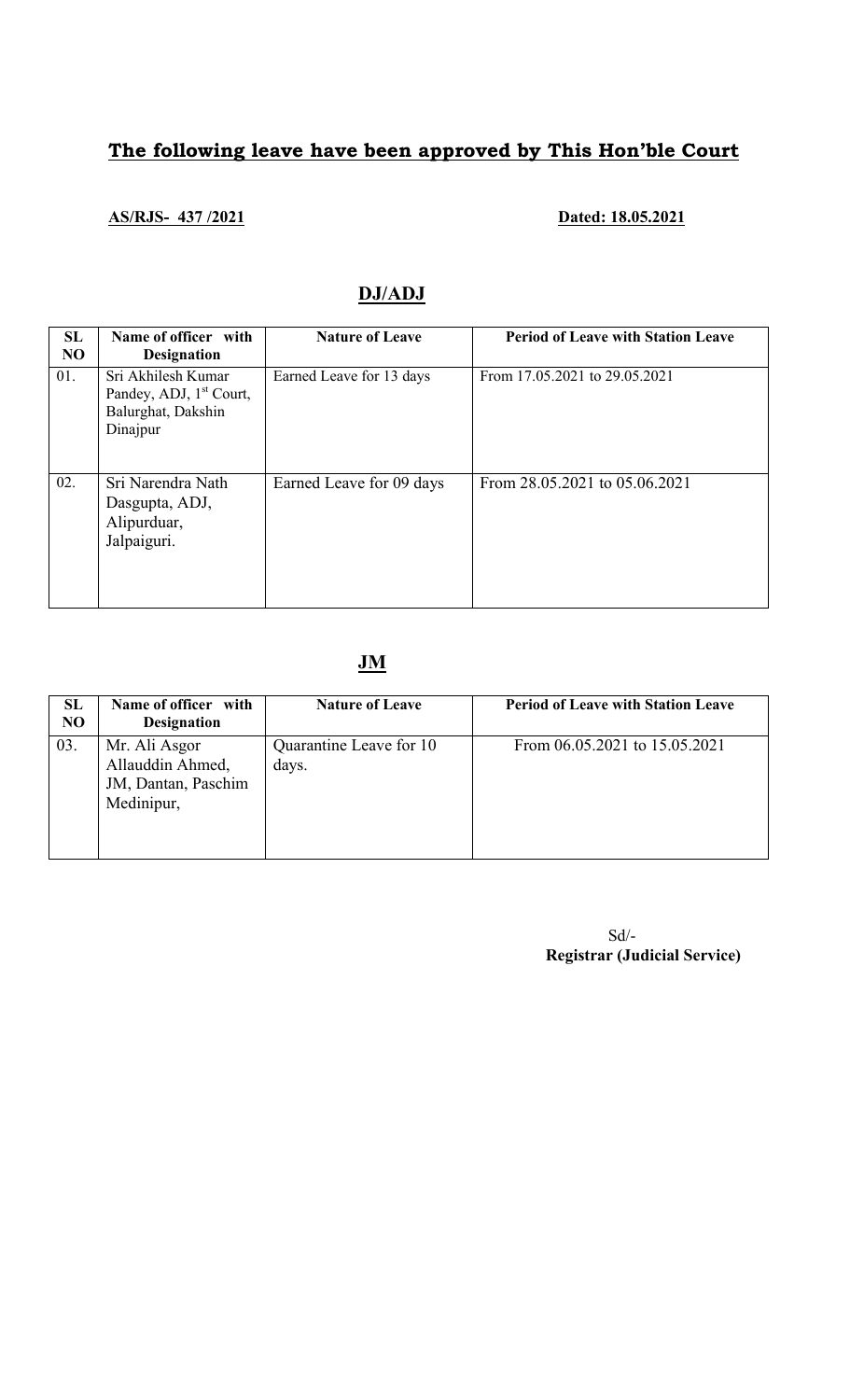# The following leave have been approved by This Hon'ble Court

## AS/RJS- 438 /2021 Dated: 18.05.2021

# DJ/ADJ

| SL<br>N <sub>O</sub> | Name of officer with<br><b>Designation</b>                                            | <b>Nature of Leave</b>          | <b>Period of Leave with Station Leave</b> |
|----------------------|---------------------------------------------------------------------------------------|---------------------------------|-------------------------------------------|
| 01.                  | Sri Sunirmal Datta<br>DJ, Paschim Bardhaman                                           | Quarantine Leave for 17<br>days | From:<br>23.04.2021 to 09.05.2021         |
| 02.                  | Sri Sourav Bhattacharya,<br>Judge, Commercial<br>Court, Asansol, Paschim<br>Bardhaman | Quarantine Leave for 26<br>days | From:<br>21.04.2021 to 16.05.2021         |
| 03.                  | Sri Indranil Adhikari,<br>DJ, Murshidabad                                             | Quarantine Leave for 21<br>days | From 18.04.2021 to 08.05.2021             |

## CJJD

| SL<br>NO | Name of officer with<br><b>Designation</b>                                      | <b>Nature of Leave</b>                                                        | <b>Period of Leave with Station Leave</b>                                       |
|----------|---------------------------------------------------------------------------------|-------------------------------------------------------------------------------|---------------------------------------------------------------------------------|
| 04.      | Smt. Sweta Srivastava<br>$CJ(JD)$ , 1 <sup>st</sup> Court,<br>Arambagh, Hooghly | Commuted Leave for 46<br>days combined with<br>Maternity Leave for 09<br>days | From 02.03.2021 to 16.04.2021<br>$_{1}$<br>From 17.04.2021 to 25.04.2021<br>11) |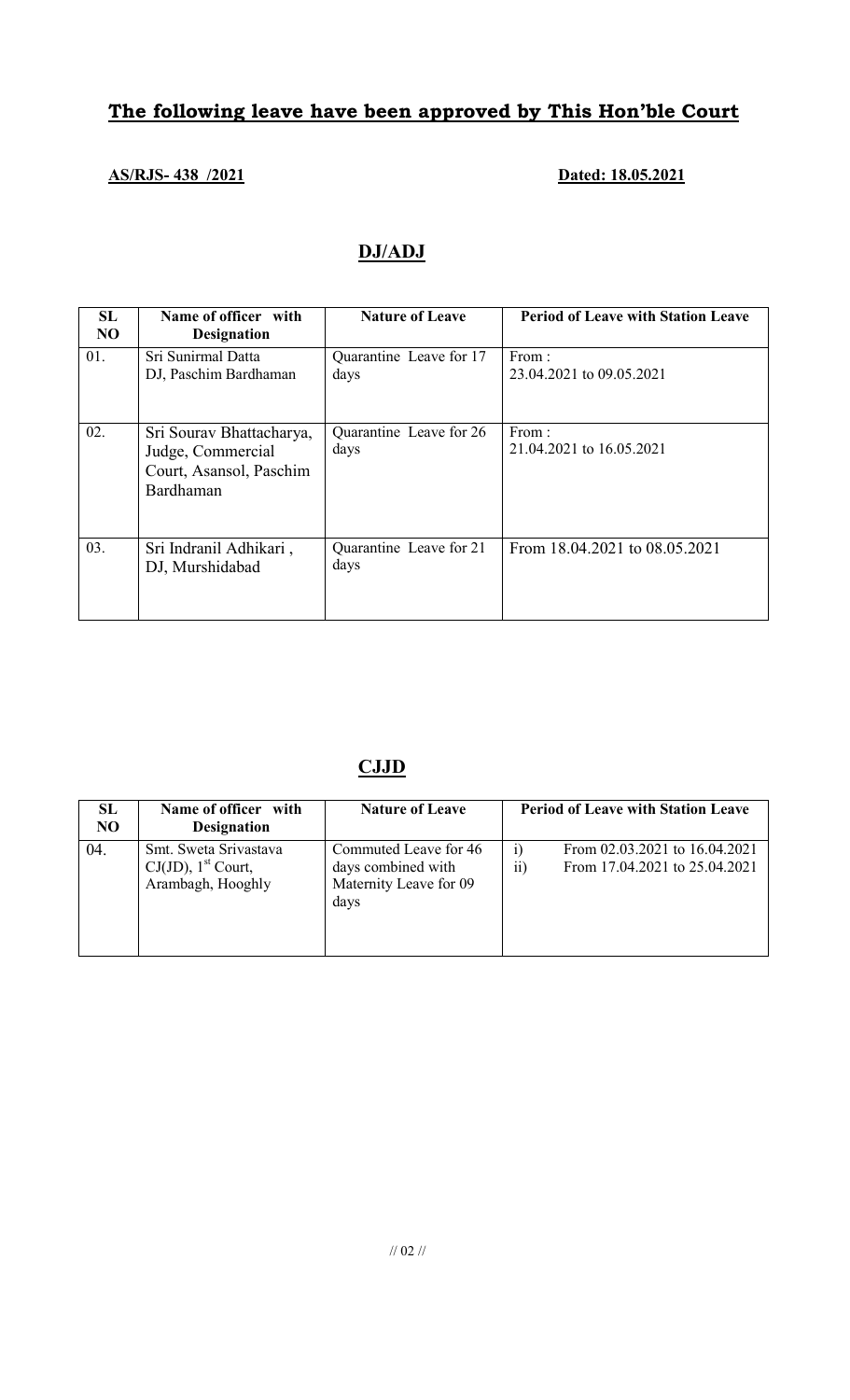| <b>SL NO</b> | Name of officer with<br><b>Designation</b>                                                                          | <b>Nature of Leave</b>        | <b>Period of Leave with</b><br><b>Station Leave</b> |
|--------------|---------------------------------------------------------------------------------------------------------------------|-------------------------------|-----------------------------------------------------|
| 05.          | Salomi Arnabi Das<br>$CJ(JD)$ on Probation attached to<br>JM, 4 <sup>th</sup> Court, Alipore, South 24<br>Parganas. | Quarantine Leave for 27 days. | From 20.03.2021 to<br>15.04.2021.                   |
| 06.          | Sri Suranjan Chakraborty<br>$CJ(JD)$ , $2nd$ Court, Bolpur,<br><b>Birbhum</b>                                       | Commuted Leave for 08 days    | From 19.04.2021 to<br>26.04.2021                    |

 Sd/- Registrar (Judicial Service)